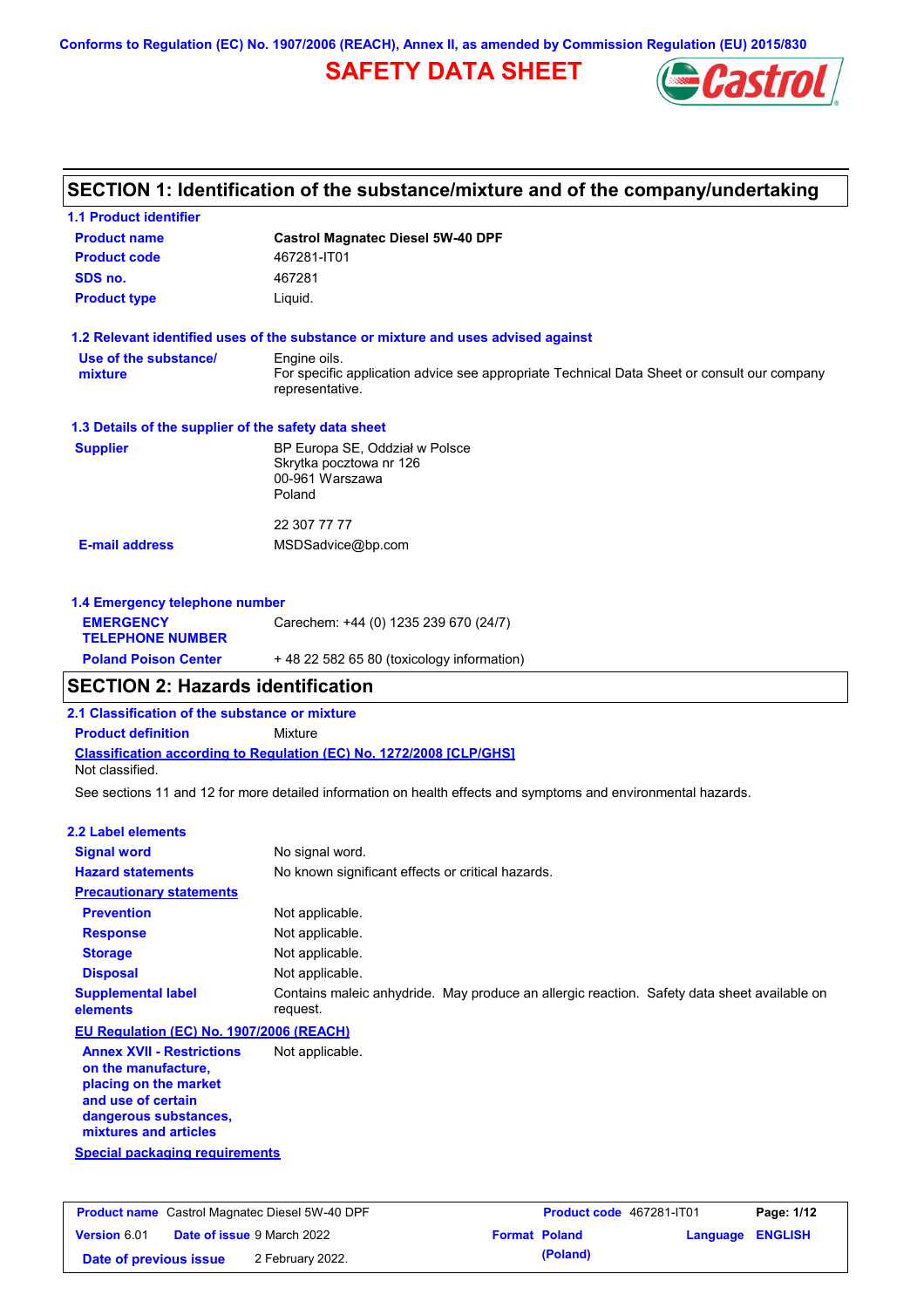## **SECTION 2: Hazards identification**

| <b>Containers to be fitted</b><br>with child-resistant<br>fastenings                                                     | Not applicable.                                                                                                                                                                                                          |
|--------------------------------------------------------------------------------------------------------------------------|--------------------------------------------------------------------------------------------------------------------------------------------------------------------------------------------------------------------------|
| <b>Tactile warning of danger</b>                                                                                         | Not applicable.                                                                                                                                                                                                          |
| 2.3 Other hazards                                                                                                        |                                                                                                                                                                                                                          |
| <b>Results of PBT and vPvB</b><br>assessment                                                                             | Product does not meet the criteria for PBT or vPvB according to Regulation (EC) No. 1907/2006,<br>Annex XIII.                                                                                                            |
| <b>Product meets the criteria</b><br>for PBT or vPvB according<br>to Regulation (EC) No.<br><b>1907/2006, Annex XIII</b> | This mixture does not contain any substances that are assessed to be a PBT or a vPvB.                                                                                                                                    |
| Other hazards which do<br>not result in classification                                                                   | Defatting to the skin.<br>USED ENGINE OILS<br>Used engine oil may contain hazardous components which have the potential to cause skin<br>cancer.<br>See Toxicological Information, section 11 of this Safety Data Sheet. |

### **SECTION 3: Composition/information on ingredients**

### **3.2 Mixtures**

Mixture **Product definition**

| Highly refined base oil (IP 346 DMSO extract < 3%). Proprietary performance additives. |                                                                                      |               |                                                                                                                                                                                         |             |
|----------------------------------------------------------------------------------------|--------------------------------------------------------------------------------------|---------------|-----------------------------------------------------------------------------------------------------------------------------------------------------------------------------------------|-------------|
| <b>Product/ingredient</b><br>name                                                      | <b>Identifiers</b>                                                                   | $\frac{9}{6}$ | <b>Regulation (EC) No.</b><br>1272/2008 [CLP]                                                                                                                                           | <b>Type</b> |
| Distillates (petroleum), hydrotreated<br>heavy paraffinic                              | REACH #: 01-2119484627-25<br>EC: 265-157-1<br>CAS: 64742-54-7<br>Index: 649-467-00-8 | ≥50 - ≤75     | Not classified.                                                                                                                                                                         | $[2]$       |
| Distillates (petroleum), hydrotreated<br>heavy paraffinic                              | REACH #: 01-2119484627-25<br>EC: 265-157-1<br>CAS: 64742-54-7<br>Index: 649-467-00-8 | ≥25 - ≤50     | Asp. Tox. 1, H304                                                                                                                                                                       | [1] [2]     |
| Benzene, ethenyl-, polymer with<br>1,3-butadiene, hydrogenated                         | CAS: 66070-58-4                                                                      | $\leq$ 3      | Aquatic Chronic 4, H413                                                                                                                                                                 | $[1]$       |
| maleic anhydride                                                                       | REACH #: 01-2119472428-31<br>EC: 203-571-6<br>CAS: 108-31-6<br>Index: 607-096-00-9   | < 0.001       | Acute Tox. 4, H302<br>Skin Corr. 1B, H314<br>Eye Dam. 1, H318<br>Resp. Sens. 1, H334<br>Skin Sens. 1A, H317<br>STOT RE 1, H372<br>(respiratory system)<br>(inhalation)<br><b>EUH071</b> | [1] [2]     |

### **See Section 16 for the full text of the H statements declared above.**

### Type

[1] Substance classified with a health or environmental hazard

[2] Substance with a workplace exposure limit

[3] Substance meets the criteria for PBT according to Regulation (EC) No. 1907/2006, Annex XIII

[4] Substance meets the criteria for vPvB according to Regulation (EC) No. 1907/2006, Annex XIII

[5] Substance of equivalent concern

[6] Additional disclosure due to company policy

Occupational exposure limits, if available, are listed in Section 8.

## **SECTION 4: First aid measures**

### **4.1 Description of first aid measures**

| Eye contact            |                                                       | In case of contact, immediately flush eyes with plenty of water for at least 15 minutes. Eyelids<br>should be held away from the eyeball to ensure thorough rinsing. Check for and remove any<br>contact lenses. Get medical attention. |          |                |
|------------------------|-------------------------------------------------------|-----------------------------------------------------------------------------------------------------------------------------------------------------------------------------------------------------------------------------------------|----------|----------------|
| <b>Skin contact</b>    | reuse. Get medical attention if irritation develops.  | Wash skin thoroughly with soap and water or use recognised skin cleanser. Remove<br>contaminated clothing and shoes. Wash clothing before reuse. Clean shoes thoroughly before                                                          |          |                |
|                        | <b>Product name</b> Castrol Magnatec Diesel 5W-40 DPF | Product code 467281-IT01                                                                                                                                                                                                                |          | Page: 2/12     |
| <b>Version 6.01</b>    | Date of issue 9 March 2022                            | <b>Format Poland</b>                                                                                                                                                                                                                    | Language | <b>ENGLISH</b> |
| Date of previous issue | 2 February 2022.                                      | (Poland)                                                                                                                                                                                                                                |          |                |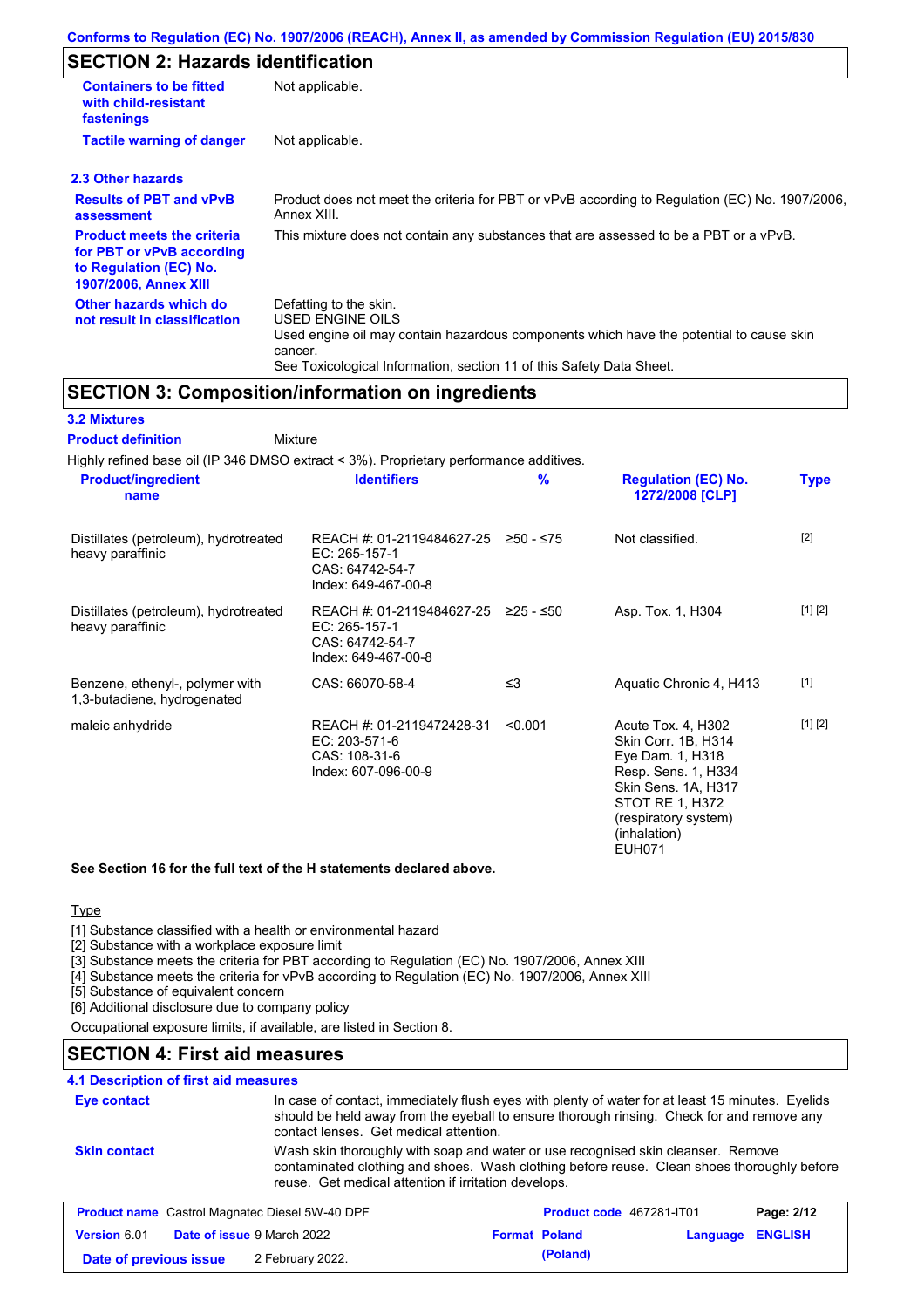### **Conforms to Regulation (EC) No. 1907/2006 (REACH), Annex II, as amended by Commission Regulation (EU) 2015/830**

## **SECTION 4: First aid measures**

| <b>Inhalation</b>                 | If inhaled, remove to fresh air. In case of inhalation of decomposition products in a fire,<br>symptoms may be delayed. The exposed person may need to be kept under medical<br>surveillance for 48 hours. Get medical attention if symptoms occur. |
|-----------------------------------|-----------------------------------------------------------------------------------------------------------------------------------------------------------------------------------------------------------------------------------------------------|
| <b>Ingestion</b>                  | Do not induce vomiting unless directed to do so by medical personnel. Get medical attention if<br>symptoms occur.                                                                                                                                   |
| <b>Protection of first-aiders</b> | No action shall be taken involving any personal risk or without suitable training.                                                                                                                                                                  |

### **4.2 Most important symptoms and effects, both acute and delayed**

See Section 11 for more detailed information on health effects and symptoms.

| <b>Potential acute health effects</b> |                                                                                                                     |
|---------------------------------------|---------------------------------------------------------------------------------------------------------------------|
| <b>Inhalation</b>                     | Exposure to decomposition products may cause a health hazard. Serious effects may be<br>delayed following exposure. |
| <b>Ingestion</b>                      | No known significant effects or critical hazards.                                                                   |
| <b>Skin contact</b>                   | Defatting to the skin. May cause skin dryness and irritation.                                                       |
| Eye contact                           | No known significant effects or critical hazards.                                                                   |
|                                       | Delayed and immediate effects as well as chronic effects from short and long-term exposure                          |
| <b>Inhalation</b>                     | Overexposure to the inhalation of airborne droplets or aerosols may cause irritation of the<br>respiratory tract.   |
| <b>Ingestion</b>                      | Ingestion of large quantities may cause nausea and diarrhoea.                                                       |
| <b>Skin contact</b>                   | Prolonged or repeated contact can defat the skin and lead to irritation and/or dermatitis.                          |
| Eye contact                           | Potential risk of transient stinging or redness if accidental eye contact occurs.                                   |
|                                       |                                                                                                                     |

#### **4.3 Indication of any immediate medical attention and special treatment needed**

| <b>Notes to physician</b> | Treatment should in general be symptomatic and directed to relieving any effects.   |
|---------------------------|-------------------------------------------------------------------------------------|
|                           | In case of inhalation of decomposition products in a fire, symptoms may be delayed. |
|                           | The exposed person may need to be kept under medical surveillance for 48 hours.     |

## **SECTION 5: Firefighting measures**

| 5.1 Extinguishing media                                   |                                                                                                                                                                                                                                                                                                                                                                   |
|-----------------------------------------------------------|-------------------------------------------------------------------------------------------------------------------------------------------------------------------------------------------------------------------------------------------------------------------------------------------------------------------------------------------------------------------|
| <b>Suitable extinguishing</b><br>media                    | In case of fire, use foam, dry chemical or carbon dioxide extinguisher or spray.                                                                                                                                                                                                                                                                                  |
| <b>Unsuitable extinguishing</b><br>media                  | Do not use water jet. The use of a water jet may cause the fire to spread by splashing the<br>burning product.                                                                                                                                                                                                                                                    |
| 5.2 Special hazards arising from the substance or mixture |                                                                                                                                                                                                                                                                                                                                                                   |
| <b>Hazards from the</b><br>substance or mixture           | In a fire or if heated, a pressure increase will occur and the container may burst.                                                                                                                                                                                                                                                                               |
| <b>Hazardous combustion</b><br>products                   | Combustion products may include the following:<br>carbon oxides (CO, CO <sub>2</sub> ) (carbon monoxide, carbon dioxide)<br>nitrogen oxides ( $NO$ , $NO2$ etc.)                                                                                                                                                                                                  |
| 5.3 Advice for firefighters                               |                                                                                                                                                                                                                                                                                                                                                                   |
| <b>Special precautions for</b><br>fire-fighters           | No action shall be taken involving any personal risk or without suitable training. Promptly<br>isolate the scene by removing all persons from the vicinity of the incident if there is a fire.                                                                                                                                                                    |
| <b>Special protective</b><br>equipment for fire-fighters  | Fire-fighters should wear appropriate protective equipment and self-contained breathing<br>apparatus (SCBA) with a full face-piece operated in positive pressure mode. Clothing for fire-<br>fighters (including helmets, protective boots and gloves) conforming to European standard EN<br>469 will provide a basic level of protection for chemical incidents. |

### **SECTION 6: Accidental release measures**

**6.1 Personal precautions, protective equipment and emergency procedures For non-emergency personnel For emergency responders** No action shall be taken involving any personal risk or without suitable training. Evacuate surrounding areas. Keep unnecessary and unprotected personnel from entering. Do not touch or walk through spilt material. Floors may be slippery; use care to avoid falling. Put on appropriate personal protective equipment. If specialised clothing is required to deal with the spillage, take note of any information in Section 8 on suitable and unsuitable materials. See also the information in "For nonemergency personnel".

| <b>Product name</b> Castrol Magnatec Diesel 5W-40 DPF |  | <b>Product code</b> 467281-IT01   |                      | Page: 3/12 |                         |  |
|-------------------------------------------------------|--|-----------------------------------|----------------------|------------|-------------------------|--|
| <b>Version 6.01</b>                                   |  | <b>Date of issue 9 March 2022</b> | <b>Format Poland</b> |            | <b>Language ENGLISH</b> |  |
| Date of previous issue                                |  | 2 February 2022.                  |                      | (Poland)   |                         |  |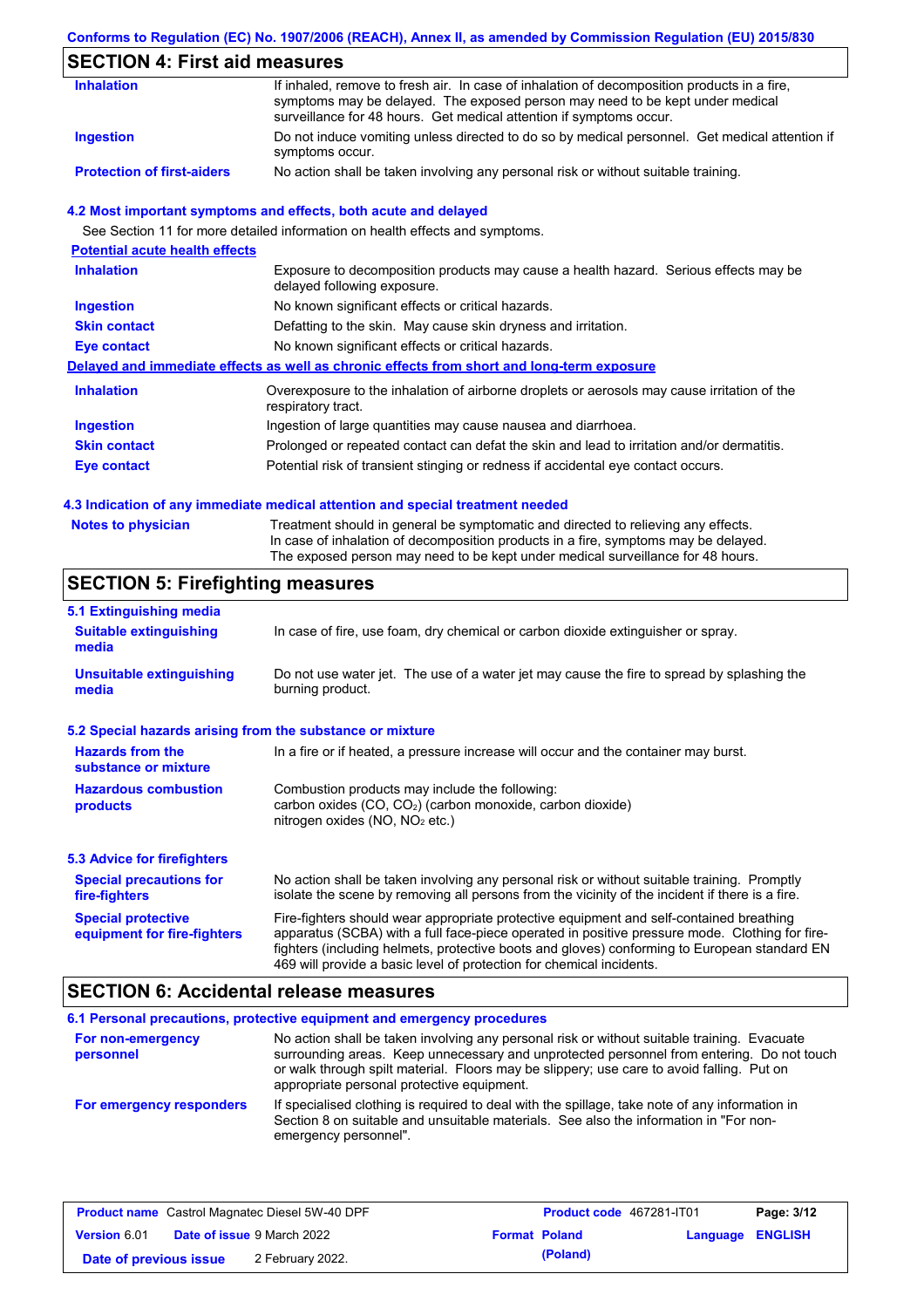# **SECTION 6: Accidental release measures**

| <b>6.2 Environmental</b><br><b>precautions</b> | Avoid dispersal of spilt material and runoff and contact with soil, waterways, drains and sewers.<br>Inform the relevant authorities if the product has caused environmental pollution (sewers,<br>waterways, soil or air).                                                                                                                                                                    |  |
|------------------------------------------------|------------------------------------------------------------------------------------------------------------------------------------------------------------------------------------------------------------------------------------------------------------------------------------------------------------------------------------------------------------------------------------------------|--|
|                                                | 6.3 Methods and material for containment and cleaning up                                                                                                                                                                                                                                                                                                                                       |  |
| <b>Small spill</b>                             | Stop leak if without risk. Move containers from spill area. Absorb with an inert material and<br>place in an appropriate waste disposal container. Dispose of via a licensed waste disposal<br>contractor.                                                                                                                                                                                     |  |
| Large spill                                    | Stop leak if without risk. Move containers from spill area. Prevent entry into sewers, water<br>courses, basements or confined areas. Contain and collect spillage with non-combustible,<br>absorbent material e.g. sand, earth, vermiculite or diatomaceous earth and place in container<br>for disposal according to local regulations. Dispose of via a licensed waste disposal contractor. |  |
| 6.4 Reference to other<br><b>sections</b>      | See Section 1 for emergency contact information.<br>See Section 5 for firefighting measures.<br>See Section 8 for information on appropriate personal protective equipment.<br>See Section 12 for environmental precautions.<br>See Section 13 for additional waste treatment information.                                                                                                     |  |

## **SECTION 7: Handling and storage**

| 7.1 Precautions for safe handling                                                    |                                                                                                                                                                                                                                                                                                                                                                                                                                                                                          |
|--------------------------------------------------------------------------------------|------------------------------------------------------------------------------------------------------------------------------------------------------------------------------------------------------------------------------------------------------------------------------------------------------------------------------------------------------------------------------------------------------------------------------------------------------------------------------------------|
| <b>Protective measures</b>                                                           | Put on appropriate personal protective equipment.                                                                                                                                                                                                                                                                                                                                                                                                                                        |
| <b>Advice on general</b><br>occupational hygiene                                     | Eating, drinking and smoking should be prohibited in areas where this material is handled,<br>stored and processed. Wash thoroughly after handling. Remove contaminated clothing and<br>protective equipment before entering eating areas. See also Section 8 for additional<br>information on hygiene measures.                                                                                                                                                                         |
| <b>7.2 Conditions for safe</b><br>storage, including any<br><i>incompatibilities</i> | Store in accordance with local regulations. Store in a dry, cool and well-ventilated area, away<br>from incompatible materials (see Section 10). Keep away from heat and direct sunlight. Keep<br>container tightly closed and sealed until ready for use. Containers that have been opened must<br>be carefully resealed and kept upright to prevent leakage. Store and use only in equipment/<br>containers designed for use with this product. Do not store in unlabelled containers. |
| <b>Not suitable</b>                                                                  | Prolonged exposure to elevated temperature.                                                                                                                                                                                                                                                                                                                                                                                                                                              |
| 7.3 Specific end use(s)                                                              |                                                                                                                                                                                                                                                                                                                                                                                                                                                                                          |

**Recommendations**

See section 1.2 and Exposure scenarios in annex, if applicable.

### **SECTION 8: Exposure controls/personal protection**

#### **8.1 Control parameters**

**Occupational exposure limits**

| <b>Product/ingredient name</b>                         | <b>Exposure limit values</b>                                                                                                                                                                                                                                                                                                                                                                    |
|--------------------------------------------------------|-------------------------------------------------------------------------------------------------------------------------------------------------------------------------------------------------------------------------------------------------------------------------------------------------------------------------------------------------------------------------------------------------|
| Distillates (petroleum), hydrotreated heavy paraffinic | Minister of Family, Labor and Social Policy of June 12, 2018 on the<br>maximum allowable concentrations and intensities of factors<br>harmful to health in the work environment (Journal of Laws 2018,<br>item 1286, as amended) (Poland).<br>TWA: 5 mg/m <sup>3</sup> 8 hours. Issued/Revised: 8/2018 Form: Inhalable fraction                                                                 |
| Distillates (petroleum), hydrotreated heavy paraffinic | Minister of Family, Labor and Social Policy of June 12, 2018 on the<br>maximum allowable concentrations and intensities of factors<br>harmful to health in the work environment (Journal of Laws 2018,<br>item 1286, as amended) (Poland).<br>TWA: 5 mg/m <sup>3</sup> 8 hours. Issued/Revised: 8/2018 Form: Inhalable fraction                                                                 |
| maleic anhydride                                       | Minister of Family, Labor and Social Policy of June 12, 2018 on the<br>maximum allowable concentrations and intensities of factors<br>harmful to health in the work environment (Journal of Laws 2018,<br>item 1286, as amended) (Poland). Absorbed through skin.<br>TWA: 0.5 mg/m <sup>3</sup> 8 hours. Issued/Revised: 8/2018<br>STEL: 1 mg/m <sup>3</sup> 15 minutes. Issued/Revised: 8/2018 |

Whilst specific OELs for certain components may be shown in this section, other components may be present in any mist, vapour or dust produced. Therefore, the specific OELs may not be applicable to the product as a whole and are provided for guidance only.

|                        | <b>Product name</b> Castrol Magnatec Diesel 5W-40 DPF | Product code 467281-IT01 |                         | Page: 4/12 |
|------------------------|-------------------------------------------------------|--------------------------|-------------------------|------------|
| <b>Version 6.01</b>    | <b>Date of issue 9 March 2022</b>                     | <b>Format Poland</b>     | <b>Language ENGLISH</b> |            |
| Date of previous issue | 2 February 2022.                                      | (Poland)                 |                         |            |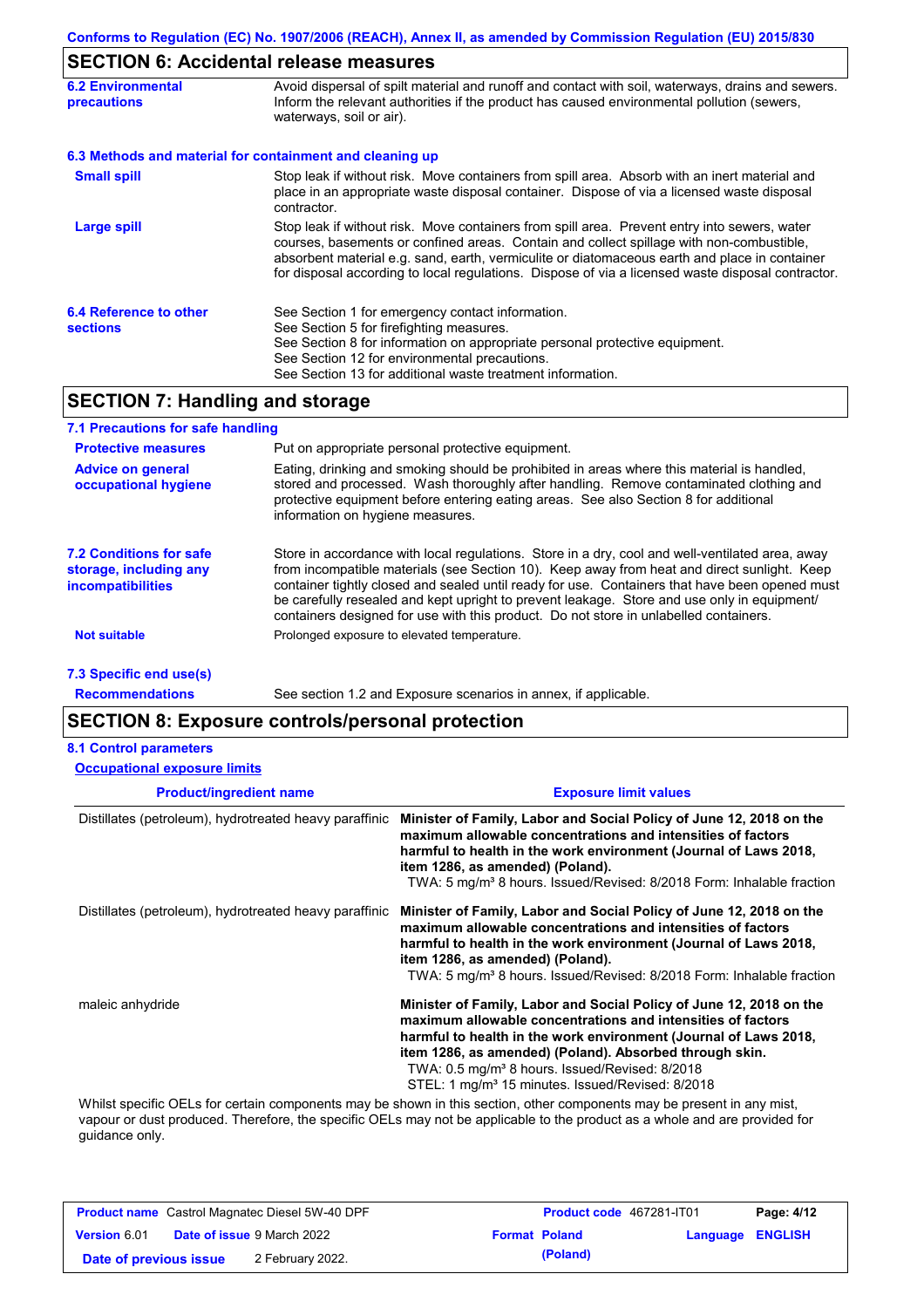# **SECTION 8: Exposure controls/personal protection**

| <b>procedures</b>                                              | biological monitoring may be required to determine the effectiveness of the ventilation or other<br>control measures and/or the necessity to use respiratory protective equipment. Reference<br>should be made to monitoring standards, such as the following: European Standard EN 689<br>(Workplace atmospheres - Guidance for the assessment of exposure by inhalation to chemical<br>agents for comparison with limit values and measurement strategy) European Standard EN                                                                                                                                                                                                                                                                                                                                                                                                                                                                                                                         |                          |                 |                |
|----------------------------------------------------------------|---------------------------------------------------------------------------------------------------------------------------------------------------------------------------------------------------------------------------------------------------------------------------------------------------------------------------------------------------------------------------------------------------------------------------------------------------------------------------------------------------------------------------------------------------------------------------------------------------------------------------------------------------------------------------------------------------------------------------------------------------------------------------------------------------------------------------------------------------------------------------------------------------------------------------------------------------------------------------------------------------------|--------------------------|-----------------|----------------|
|                                                                | 14042 (Workplace atmospheres - Guide for the application and use of procedures for the<br>assessment of exposure to chemical and biological agents) European Standard EN 482<br>(Workplace atmospheres - General requirements for the performance of procedures for the<br>measurement of chemical agents) Reference to national guidance documents for methods for<br>the determination of hazardous substances will also be required.                                                                                                                                                                                                                                                                                                                                                                                                                                                                                                                                                                 |                          |                 |                |
| <b>Derived No Effect Level</b>                                 |                                                                                                                                                                                                                                                                                                                                                                                                                                                                                                                                                                                                                                                                                                                                                                                                                                                                                                                                                                                                         |                          |                 |                |
| No DNELs/DMELs available.                                      |                                                                                                                                                                                                                                                                                                                                                                                                                                                                                                                                                                                                                                                                                                                                                                                                                                                                                                                                                                                                         |                          |                 |                |
| <b>Predicted No Effect Concentration</b><br>No PNECs available |                                                                                                                                                                                                                                                                                                                                                                                                                                                                                                                                                                                                                                                                                                                                                                                                                                                                                                                                                                                                         |                          |                 |                |
| <b>8.2 Exposure controls</b>                                   |                                                                                                                                                                                                                                                                                                                                                                                                                                                                                                                                                                                                                                                                                                                                                                                                                                                                                                                                                                                                         |                          |                 |                |
| <b>Appropriate engineering</b><br><b>controls</b>              | Provide exhaust ventilation or other engineering controls to keep the relevant airborne<br>concentrations below their respective occupational exposure limits.<br>All activities involving chemicals should be assessed for their risks to health, to ensure<br>exposures are adequately controlled. Personal protective equipment should only be considered<br>after other forms of control measures (e.g. engineering controls) have been suitably evaluated.<br>Personal protective equipment should conform to appropriate standards, be suitable for use, be<br>kept in good condition and properly maintained.<br>Your supplier of personal protective equipment should be consulted for advice on selection and<br>appropriate standards. For further information contact your national organisation for standards.<br>The final choice of protective equipment will depend upon a risk assessment. It is important to<br>ensure that all items of personal protective equipment are compatible. |                          |                 |                |
| <b>Individual protection measures</b>                          |                                                                                                                                                                                                                                                                                                                                                                                                                                                                                                                                                                                                                                                                                                                                                                                                                                                                                                                                                                                                         |                          |                 |                |
| <b>Hygiene measures</b>                                        | Wash hands, forearms and face thoroughly after handling chemical products, before eating,<br>smoking and using the lavatory and at the end of the working period. Ensure that eyewash<br>stations and safety showers are close to the workstation location.                                                                                                                                                                                                                                                                                                                                                                                                                                                                                                                                                                                                                                                                                                                                             |                          |                 |                |
| <b>Respiratory protection</b>                                  | In case of insufficient ventilation, wear suitable respiratory equipment.<br>The correct choice of respiratory protection depends upon the chemicals being handled, the<br>conditions of work and use, and the condition of the respiratory equipment. Safety procedures<br>should be developed for each intended application. Respiratory protection equipment should<br>therefore be chosen in consultation with the supplier/manufacturer and with a full assessment<br>of the working conditions.                                                                                                                                                                                                                                                                                                                                                                                                                                                                                                   |                          |                 |                |
| <b>Eye/face protection</b>                                     | Safety glasses with side shields.                                                                                                                                                                                                                                                                                                                                                                                                                                                                                                                                                                                                                                                                                                                                                                                                                                                                                                                                                                       |                          |                 |                |
| <b>Skin protection</b>                                         |                                                                                                                                                                                                                                                                                                                                                                                                                                                                                                                                                                                                                                                                                                                                                                                                                                                                                                                                                                                                         |                          |                 |                |
| <b>Hand protection</b>                                         | General Information:                                                                                                                                                                                                                                                                                                                                                                                                                                                                                                                                                                                                                                                                                                                                                                                                                                                                                                                                                                                    |                          |                 |                |
|                                                                | Because specific work environments and material handling practices vary, safety procedures<br>should be developed for each intended application. The correct choice of protective gloves<br>depends upon the chemicals being handled, and the conditions of work and use. Most gloves<br>provide protection for only a limited time before they must be discarded and replaced (even the<br>best chemically resistant gloves will break down after repeated chemical exposures).                                                                                                                                                                                                                                                                                                                                                                                                                                                                                                                        |                          |                 |                |
|                                                                | Gloves should be chosen in consultation with the supplier / manufacturer and taking account of<br>a full assessment of the working conditions.                                                                                                                                                                                                                                                                                                                                                                                                                                                                                                                                                                                                                                                                                                                                                                                                                                                          |                          |                 |                |
|                                                                | Recommended: Nitrile gloves.<br><b>Breakthrough time:</b>                                                                                                                                                                                                                                                                                                                                                                                                                                                                                                                                                                                                                                                                                                                                                                                                                                                                                                                                               |                          |                 |                |
|                                                                | Breakthrough time data are generated by glove manufacturers under laboratory test conditions<br>and represent how long a glove can be expected to provide effective permeation resistance. It<br>is important when following breakthrough time recommendations that actual workplace<br>conditions are taken into account. Always consult with your glove supplier for up-to-date<br>technical information on breakthrough times for the recommended glove type.<br>Our recommendations on the selection of gloves are as follows:                                                                                                                                                                                                                                                                                                                                                                                                                                                                      |                          |                 |                |
|                                                                | Continuous contact:                                                                                                                                                                                                                                                                                                                                                                                                                                                                                                                                                                                                                                                                                                                                                                                                                                                                                                                                                                                     |                          |                 |                |
|                                                                | Gloves with a minimum breakthrough time of 240 minutes, or >480 minutes if suitable gloves<br>can be obtained.<br>If suitable gloves are not available to offer that level of protection, gloves with shorter<br>breakthrough times may be acceptable as long as appropriate glove maintenance and                                                                                                                                                                                                                                                                                                                                                                                                                                                                                                                                                                                                                                                                                                      |                          |                 |                |
| <b>Product name</b> Castrol Magnatec Diesel 5W-40 DPF          |                                                                                                                                                                                                                                                                                                                                                                                                                                                                                                                                                                                                                                                                                                                                                                                                                                                                                                                                                                                                         | Product code 467281-IT01 |                 | Page: 5/12     |
| <b>Version 6.01</b><br>Date of issue 9 March 2022              |                                                                                                                                                                                                                                                                                                                                                                                                                                                                                                                                                                                                                                                                                                                                                                                                                                                                                                                                                                                                         | <b>Format Poland</b>     | <b>Language</b> | <b>ENGLISH</b> |

**Date of previous issue (Poland)** 2 February 2022.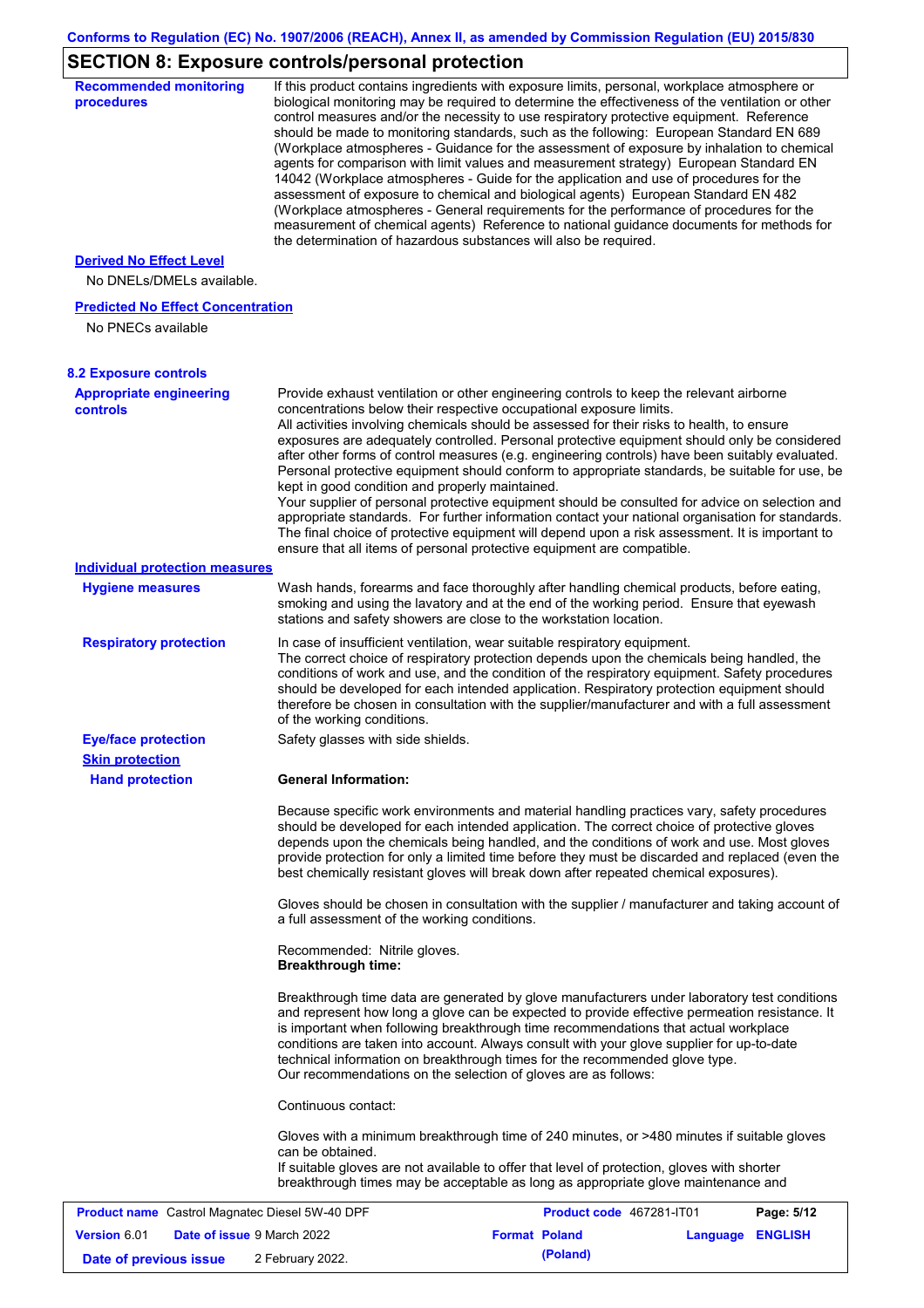## **SECTION 8: Exposure controls/personal protection**

replacement regimes are determined and adhered to.

Short-term / splash protection:

|                                           | Recommended breakthrough times as above.<br>It is recognised that for short-term, transient exposures, gloves with shorter breakthrough times<br>may commonly be used. Therefore, appropriate maintenance and replacement regimes must<br>be determined and rigorously followed.                                                                                                                                                                                                                                                                                                                                                                                                      |
|-------------------------------------------|---------------------------------------------------------------------------------------------------------------------------------------------------------------------------------------------------------------------------------------------------------------------------------------------------------------------------------------------------------------------------------------------------------------------------------------------------------------------------------------------------------------------------------------------------------------------------------------------------------------------------------------------------------------------------------------|
|                                           | <b>Glove Thickness:</b>                                                                                                                                                                                                                                                                                                                                                                                                                                                                                                                                                                                                                                                               |
|                                           | For general applications, we recommend gloves with a thickness typically greater than 0.35 mm.                                                                                                                                                                                                                                                                                                                                                                                                                                                                                                                                                                                        |
|                                           | It should be emphasised that glove thickness is not necessarily a good predictor of glove<br>resistance to a specific chemical, as the permeation efficiency of the glove will be dependent<br>on the exact composition of the glove material. Therefore, glove selection should also be based<br>on consideration of the task requirements and knowledge of breakthrough times.<br>Glove thickness may also vary depending on the glove manufacturer, the glove type and the<br>glove model. Therefore, the manufacturers' technical data should always be taken into account<br>to ensure selection of the most appropriate glove for the task.                                     |
|                                           | Note: Depending on the activity being conducted, gloves of varying thickness may be required<br>for specific tasks. For example:                                                                                                                                                                                                                                                                                                                                                                                                                                                                                                                                                      |
|                                           | • Thinner gloves (down to 0.1 mm or less) may be required where a high degree of manual<br>dexterity is needed. However, these gloves are only likely to give short duration protection and<br>would normally be just for single use applications, then disposed of.                                                                                                                                                                                                                                                                                                                                                                                                                  |
|                                           | • Thicker gloves (up to 3 mm or more) may be required where there is a mechanical (as well<br>as a chemical) risk i.e. where there is abrasion or puncture potential.                                                                                                                                                                                                                                                                                                                                                                                                                                                                                                                 |
| <b>Skin and body</b>                      | Use of protective clothing is good industrial practice.<br>Personal protective equipment for the body should be selected based on the task being<br>performed and the risks involved and should be approved by a specialist before handling this<br>product.<br>Cotton or polyester/cotton overalls will only provide protection against light superficial<br>contamination that will not soak through to the skin. Overalls should be laundered on a regular<br>basis. When the risk of skin exposure is high (e.g. when cleaning up spillages or if there is a<br>risk of splashing) then chemical resistant aprons and/or impervious chemical suits and boots<br>will be required. |
| <b>Refer to standards:</b>                | Respiratory protection: EN 529<br>Gloves: EN 420, EN 374<br>Eye protection: EN 166<br>Filtering half-mask: EN 149<br>Filtering half-mask with valve: EN 405<br>Half-mask: EN 140 plus filter<br>Full-face mask: EN 136 plus filter<br>Particulate filters: EN 143<br>Gas/combined filters: EN 14387                                                                                                                                                                                                                                                                                                                                                                                   |
| <b>Environmental exposure</b><br>controls | Emissions from ventilation or work process equipment should be checked to ensure they<br>comply with the requirements of environmental protection legislation. In some cases, fume<br>scrubbers, filters or engineering modifications to the process equipment will be necessary to<br>reduce emissions to acceptable levels.                                                                                                                                                                                                                                                                                                                                                         |
|                                           | <b>SECTION 9: Physical and chemical properties</b>                                                                                                                                                                                                                                                                                                                                                                                                                                                                                                                                                                                                                                    |

### The conditions of measurement of all properties are at standard temperature and pressure unless otherwise indicated.

| 9.1 Information on basic physical and chemical properties |                  |                      |                          |          |                |
|-----------------------------------------------------------|------------------|----------------------|--------------------------|----------|----------------|
| <b>Appearance</b>                                         |                  |                      |                          |          |                |
| <b>Physical state</b>                                     | Liquid.          |                      |                          |          |                |
| <b>Colour</b>                                             | Amber.           |                      |                          |          |                |
| <b>Odour</b>                                              | Not available.   |                      |                          |          |                |
| <b>Odour threshold</b>                                    | Not available.   |                      |                          |          |                |
| pH                                                        | Not applicable.  |                      |                          |          |                |
| <b>Melting point/freezing point</b>                       | Not available.   |                      |                          |          |                |
| Initial boiling point and boiling<br>range                | Not available.   |                      |                          |          |                |
| <b>Product name</b> Castrol Magnatec Diesel 5W-40 DPF     |                  |                      | Product code 467281-IT01 |          | Page: 6/12     |
| Date of issue 9 March 2022<br>Version 6.01                |                  | <b>Format Poland</b> |                          | Language | <b>ENGLISH</b> |
| Date of previous issue                                    | 2 February 2022. |                      | (Poland)                 |          |                |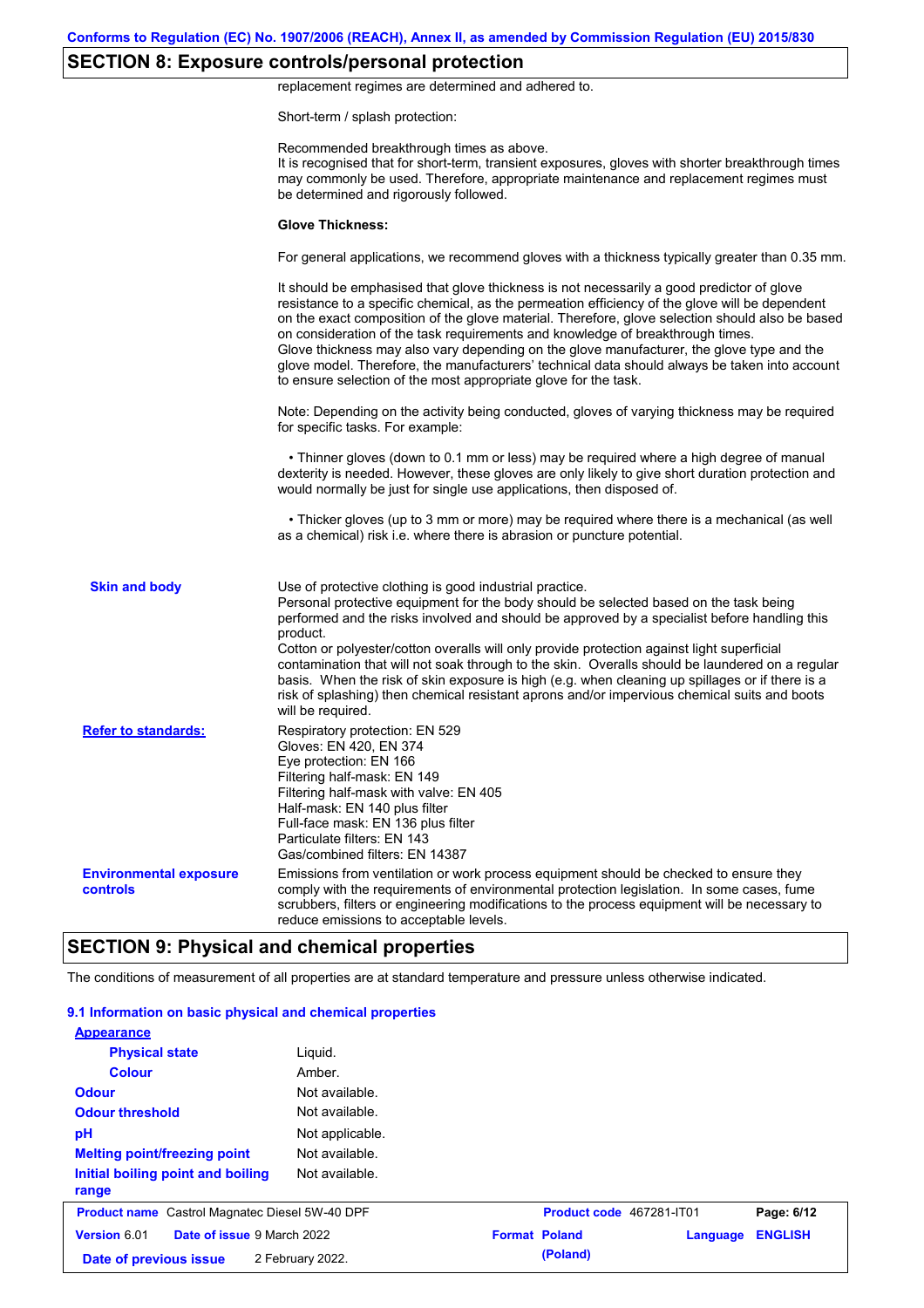# **SECTION 9: Physical and chemical properties**

| <b>Pour point</b>                                      | -42 $^{\circ}$ C                                                                                                                       |           |         |                         |          |     |                         |
|--------------------------------------------------------|----------------------------------------------------------------------------------------------------------------------------------------|-----------|---------|-------------------------|----------|-----|-------------------------|
| <b>Flash point</b>                                     | Closed cup: 203°C (397.4°F) [Pensky-Martens]                                                                                           |           |         |                         |          |     |                         |
| <b>Evaporation rate</b>                                | Not available.                                                                                                                         |           |         |                         |          |     |                         |
| <b>Flammability (solid, gas)</b>                       | Not available.                                                                                                                         |           |         |                         |          |     |                         |
| <b>Upper/lower flammability or</b><br>explosive limits | Not available.                                                                                                                         |           |         |                         |          |     |                         |
| <b>Vapour pressure</b>                                 | Not available.                                                                                                                         |           |         |                         |          |     |                         |
|                                                        |                                                                                                                                        |           |         | Vapour Pressure at 20°C |          |     | Vapour pressure at 50°C |
|                                                        | <b>Ingredient name</b>                                                                                                                 | mm Hg kPa |         | <b>Method</b>           | mm<br>Hg | kPa | <b>Method</b>           |
|                                                        | Distillates (petroleum),<br>hydrotreated heavy<br>paraffinic                                                                           | < 0.08    | < 0.011 | <b>ASTM D 5191</b>      |          |     |                         |
|                                                        | Distillates (petroleum),<br>hydrotreated heavy<br>paraffinic                                                                           | < 0.08    | < 0.011 | <b>ASTM D 5191</b>      |          |     |                         |
| <b>Vapour density</b>                                  | Not available.                                                                                                                         |           |         |                         |          |     |                         |
| <b>Relative density</b>                                | Not available.                                                                                                                         |           |         |                         |          |     |                         |
| <b>Density</b>                                         | <1000 kg/m <sup>3</sup> (<1 g/cm <sup>3</sup> ) at 20 <sup>°</sup> C                                                                   |           |         |                         |          |     |                         |
| <b>Solubility(ies)</b>                                 | insoluble in water.                                                                                                                    |           |         |                         |          |     |                         |
| <b>Partition coefficient: n-octanol/</b><br>water      | Not applicable.                                                                                                                        |           |         |                         |          |     |                         |
| <b>Auto-ignition temperature</b>                       | Not available.                                                                                                                         |           |         |                         |          |     |                         |
| <b>Decomposition temperature</b>                       | Not available.                                                                                                                         |           |         |                         |          |     |                         |
| <b>Viscosity</b>                                       | Kinematic: 75.5 mm <sup>2</sup> /s (75.5 cSt) at 40 $^{\circ}$ C<br>Kinematic: 12.8 to 16 mm <sup>2</sup> /s (12.8 to 16 cSt) at 100°C |           |         |                         |          |     |                         |
| <b>Explosive properties</b>                            | Not available.                                                                                                                         |           |         |                         |          |     |                         |
| <b>Oxidising properties</b>                            | Not available.                                                                                                                         |           |         |                         |          |     |                         |
| <b>Particle characteristics</b>                        |                                                                                                                                        |           |         |                         |          |     |                         |
| <b>Median particle size</b>                            | Not applicable.                                                                                                                        |           |         |                         |          |     |                         |
| 9.2 Other information                                  |                                                                                                                                        |           |         |                         |          |     |                         |
| No additional information.                             |                                                                                                                                        |           |         |                         |          |     |                         |

# **SECTION 10: Stability and reactivity**

|                                                   | -                                                                                                                                                                       |
|---------------------------------------------------|-------------------------------------------------------------------------------------------------------------------------------------------------------------------------|
| <b>10.1 Reactivity</b>                            | No specific test data available for this product. Refer to Conditions to avoid and Incompatible<br>materials for additional information.                                |
| <b>10.2 Chemical stability</b>                    | The product is stable.                                                                                                                                                  |
| <b>10.3 Possibility of</b><br>hazardous reactions | Under normal conditions of storage and use, hazardous reactions will not occur.<br>Under normal conditions of storage and use, hazardous polymerisation will not occur. |
| <b>10.4 Conditions to avoid</b>                   | Avoid all possible sources of ignition (spark or flame).                                                                                                                |
| <b>10.5 Incompatible materials</b>                | Reactive or incompatible with the following materials: oxidising materials.                                                                                             |
| <b>10.6 Hazardous</b><br>decomposition products   | Under normal conditions of storage and use, hazardous decomposition products should not be<br>produced.                                                                 |

# **SECTION 11: Toxicological information**

## **11.1 Information on toxicological effects**

## **Acute toxicity estimates**

| <b>Product/ingredient name</b> | Oral (mg/<br>kg) | <b>Dermal</b><br>(mg/kg) | (gases)<br>(ppm) | Inhalation Inhalation Inhalation<br>(vapours)<br>(mg/l) | (dusts)<br>and mists)<br>(mg/l) |
|--------------------------------|------------------|--------------------------|------------------|---------------------------------------------------------|---------------------------------|
| maleic anhydride               | 500              | N/A                      | N/A              | N/A                                                     | N/A                             |

|                        | <b>Product name</b> Castrol Magnatec Diesel 5W-40 DPF |                      | Product code 467281-IT01 |                  | Page: 7/12 |
|------------------------|-------------------------------------------------------|----------------------|--------------------------|------------------|------------|
| <b>Version 6.01</b>    | <b>Date of issue 9 March 2022</b>                     | <b>Format Poland</b> |                          | Language ENGLISH |            |
| Date of previous issue | 2 February 2022.                                      |                      | (Poland)                 |                  |            |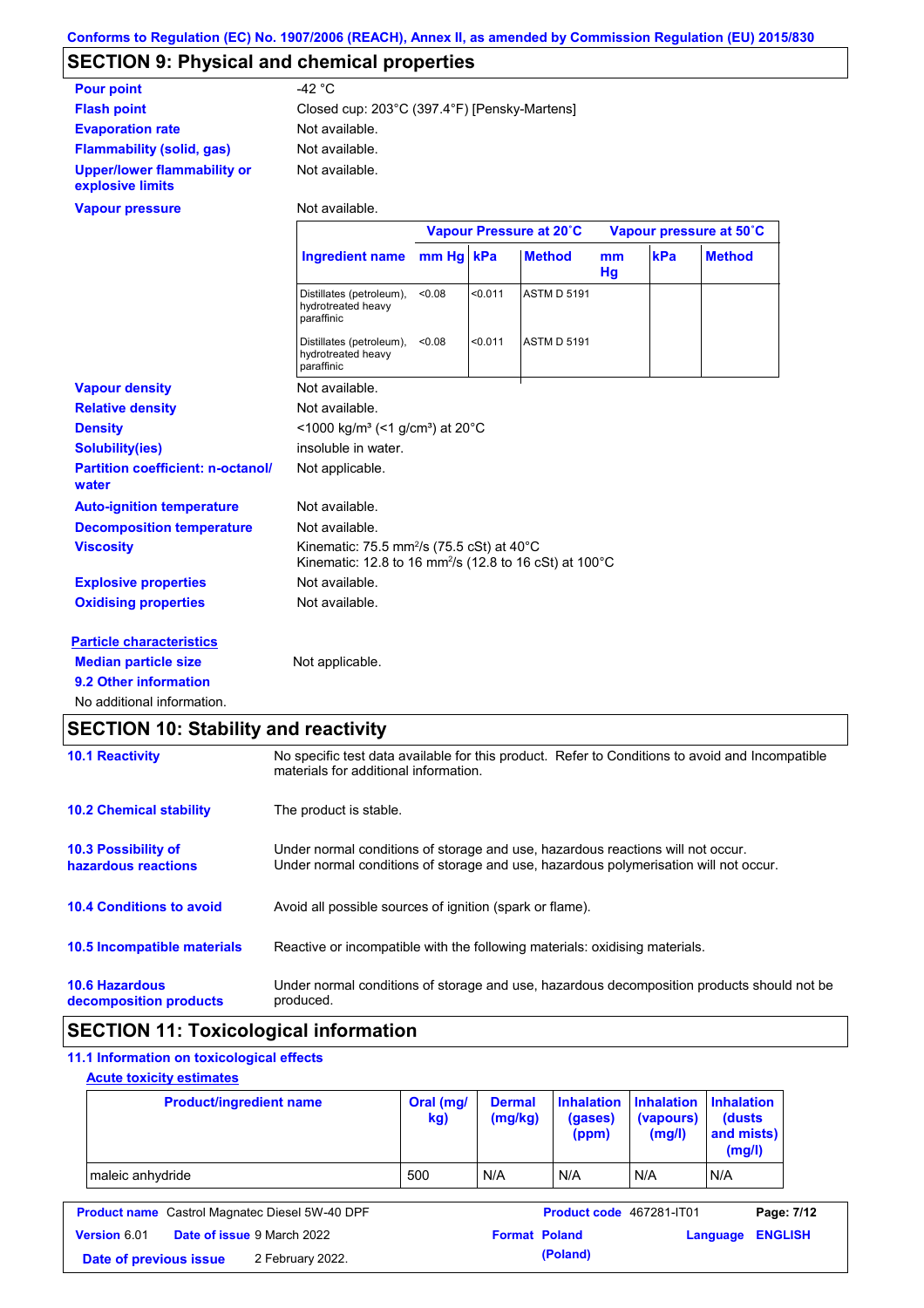# **SECTION 11: Toxicological information**

| <b>Information on likely</b><br>routes of exposure | Routes of entry anticipated: Dermal, Inhalation.                                                                                                                                                                                                                                                                                                                                                                |
|----------------------------------------------------|-----------------------------------------------------------------------------------------------------------------------------------------------------------------------------------------------------------------------------------------------------------------------------------------------------------------------------------------------------------------------------------------------------------------|
| <b>Potential acute health effects</b>              |                                                                                                                                                                                                                                                                                                                                                                                                                 |
| <b>Inhalation</b>                                  | Exposure to decomposition products may cause a health hazard. Serious effects may be<br>delayed following exposure.                                                                                                                                                                                                                                                                                             |
| <b>Ingestion</b>                                   | No known significant effects or critical hazards.                                                                                                                                                                                                                                                                                                                                                               |
| <b>Skin contact</b>                                | Defatting to the skin. May cause skin dryness and irritation.                                                                                                                                                                                                                                                                                                                                                   |
| <b>Eye contact</b>                                 | No known significant effects or critical hazards.                                                                                                                                                                                                                                                                                                                                                               |
|                                                    | Symptoms related to the physical, chemical and toxicological characteristics                                                                                                                                                                                                                                                                                                                                    |
| <b>Inhalation</b>                                  | No specific data.                                                                                                                                                                                                                                                                                                                                                                                               |
| <b>Ingestion</b>                                   | No specific data.                                                                                                                                                                                                                                                                                                                                                                                               |
| <b>Skin contact</b>                                | Adverse symptoms may include the following:<br>irritation<br>dryness<br>cracking                                                                                                                                                                                                                                                                                                                                |
| <b>Eye contact</b>                                 | No specific data.                                                                                                                                                                                                                                                                                                                                                                                               |
|                                                    | Delayed and immediate effects as well as chronic effects from short and long-term exposure                                                                                                                                                                                                                                                                                                                      |
| <b>Inhalation</b>                                  | Overexposure to the inhalation of airborne droplets or aerosols may cause irritation of the<br>respiratory tract.                                                                                                                                                                                                                                                                                               |
| <b>Ingestion</b>                                   | Ingestion of large quantities may cause nausea and diarrhoea.                                                                                                                                                                                                                                                                                                                                                   |
| <b>Skin contact</b>                                | Prolonged or repeated contact can defat the skin and lead to irritation and/or dermatitis.                                                                                                                                                                                                                                                                                                                      |
| <b>Eye contact</b>                                 | Potential risk of transient stinging or redness if accidental eye contact occurs.                                                                                                                                                                                                                                                                                                                               |
| <b>Potential chronic health effects</b>            |                                                                                                                                                                                                                                                                                                                                                                                                                 |
| <b>General</b>                                     | <b>USED ENGINE OILS</b><br>Combustion products resulting from the operation of internal combustion engines contaminate<br>engine oils during use. Used engine oil may contain hazardous components which have the<br>potential to cause skin cancer. Frequent or prolonged contact with all types and makes of used<br>engine oil must therefore be avoided and a high standard of personal hygiene maintained. |
| <b>Carcinogenicity</b>                             | No known significant effects or critical hazards.                                                                                                                                                                                                                                                                                                                                                               |
| <b>Mutagenicity</b>                                | No known significant effects or critical hazards.                                                                                                                                                                                                                                                                                                                                                               |
| <b>Developmental effects</b>                       | No known significant effects or critical hazards.                                                                                                                                                                                                                                                                                                                                                               |
| <b>Fertility effects</b>                           | No known significant effects or critical hazards.                                                                                                                                                                                                                                                                                                                                                               |

# **SECTION 12: Ecological information**

### **12.1 Toxicity**

**Environmental hazards** Not classified as dangerous

### **12.2 Persistence and degradability**

Expected to be biodegradable.

### **12.3 Bioaccumulative potential**

This product is not expected to bioaccumulate through food chains in the environment.

| <b>12.4 Mobility in soil</b>                                  |                                                                      |
|---------------------------------------------------------------|----------------------------------------------------------------------|
| <b>Soil/water partition</b><br>coefficient (K <sub>oc</sub> ) | Not available.                                                       |
| <b>Mobility</b>                                               | Spillages may penetrate the soil causing ground water contamination. |

### **12.5 Results of PBT and vPvB assessment**

Product does not meet the criteria for PBT or vPvB according to Regulation (EC) No. 1907/2006, Annex XIII.

### **12.6 Other adverse effects Other ecological information**

Spills may form a film on water surfaces causing physical damage to organisms. Oxygen transfer could also be impaired.

| <b>Product name</b> Castrol Magnatec Diesel 5W-40 DPF    |  |                  | <b>Product code</b> 467281-IT01 | Page: 8/12              |  |  |
|----------------------------------------------------------|--|------------------|---------------------------------|-------------------------|--|--|
| <b>Version 6.01</b><br><b>Date of issue 9 March 2022</b> |  |                  | <b>Format Poland</b>            | <b>Language ENGLISH</b> |  |  |
| Date of previous issue                                   |  | 2 February 2022. |                                 | (Poland)                |  |  |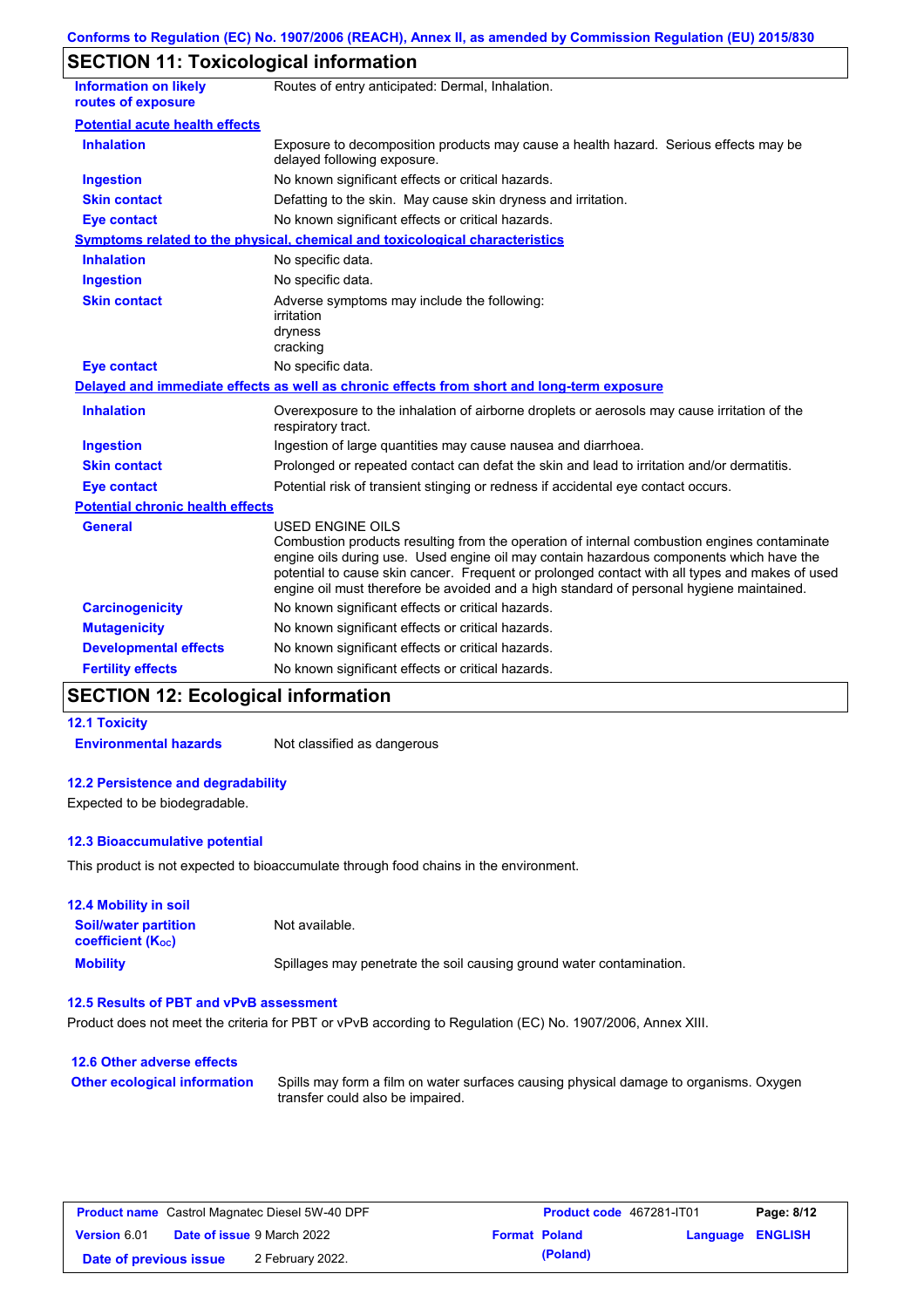### **SECTION 13: Disposal considerations**

### **13.1 Waste treatment methods**

#### **Product**

**Methods of disposal**

Where possible, arrange for product to be recycled. Dispose of via an authorised person/ licensed waste disposal contractor in accordance with local regulations.

**Hazardous waste** Yes.

**European waste catalogue (EWC)**

| Waste code | <b>Waste designation</b>                                                                                                                                                                                                      |
|------------|-------------------------------------------------------------------------------------------------------------------------------------------------------------------------------------------------------------------------------|
| $130208*$  | other engine, gear and lubricating oils                                                                                                                                                                                       |
|            | . There is a chatter form the between the tree is allegated and concerned and and the composition of the contract of the contract of the second contract of the second contract of the second contract of the second contract |

However, deviation from the intended use and/or the presence of any potential contaminants may require an alternative waste disposal code to be assigned by the end user.

#### **Packaging**

| 1.491199119                |                                                                                                                                                                                                                                         |
|----------------------------|-----------------------------------------------------------------------------------------------------------------------------------------------------------------------------------------------------------------------------------------|
| <b>Methods of disposal</b> | Where possible, arrange for product to be recycled. Dispose of via an authorised person/<br>licensed waste disposal contractor in accordance with local regulations.                                                                    |
| <b>Special precautions</b> | This material and its container must be disposed of in a safe way. Empty containers or liners<br>may retain some product residues. Avoid dispersal of spilt material and runoff and contact with<br>soil, waterways, drains and sewers. |
| <b>References</b>          | Commission 2014/955/EU<br>Directive 2008/98/EC                                                                                                                                                                                          |

### **SECTION 14: Transport information**

|                                           | <b>ADR/RID</b> | <b>ADN</b>     | <b>IMDG</b>    | <b>IATA</b>    |
|-------------------------------------------|----------------|----------------|----------------|----------------|
| 14.1 UN number                            | Not regulated. | Not regulated. | Not regulated. | Not regulated. |
| 14.2 UN proper<br>shipping name           |                |                |                |                |
| <b>14.3 Transport</b><br>hazard class(es) |                |                |                |                |
| 14.4 Packing<br>group                     |                |                |                |                |
| 14.5<br><b>Environmental</b><br>hazards   | No.            | No.            | No.            | No.            |
| <b>Additional</b><br>information          |                |                |                |                |

**14.6 Special precautions for user** Not available.

| <b>14.7 Transport in bulk</b> | Not available. |
|-------------------------------|----------------|
| according to <b>IMO</b>       |                |
| <b>instruments</b>            |                |

### **SECTION 15: Regulatory information**

**15.1 Safety, health and environmental regulations/legislation specific for the substance or mixture**

**EU Regulation (EC) No. 1907/2006 (REACH)**

**Annex XIV - List of substances subject to authorisation Substances of very high concern** None of the components are listed. None of the components are listed. **Annex XIV**

**EU Regulation (EC) No. 1907/2006 (REACH)**

| <b>Product name</b> Castrol Magnatec Diesel 5W-40 DPF |  |                                   | <b>Product code</b> 467281-IT01 | Page: 9/12           |                         |  |
|-------------------------------------------------------|--|-----------------------------------|---------------------------------|----------------------|-------------------------|--|
| Version 6.01                                          |  | <b>Date of issue 9 March 2022</b> |                                 | <b>Format Poland</b> | <b>Language ENGLISH</b> |  |
| Date of previous issue                                |  | 2 February 2022.                  |                                 | (Poland)             |                         |  |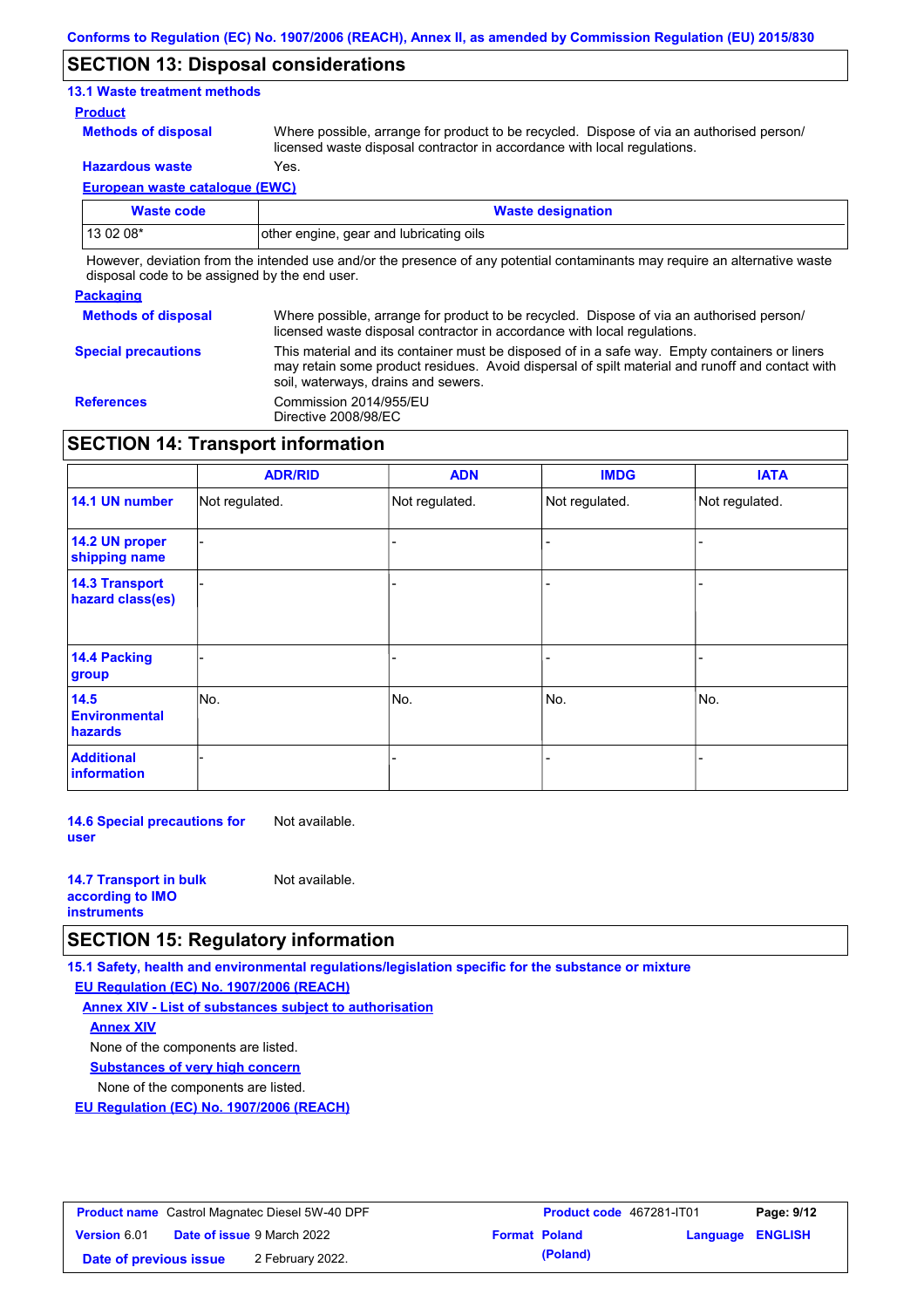## **Conforms to Regulation (EC) No. 1907/2006 (REACH), Annex II, as amended by Commission Regulation (EU) 2015/830**

# **SECTION 15: Regulatory information**

| <b>Annex XVII - Restrictions</b>                                                      |                                                                                                                                                                                                                                                                                                                                                               |
|---------------------------------------------------------------------------------------|---------------------------------------------------------------------------------------------------------------------------------------------------------------------------------------------------------------------------------------------------------------------------------------------------------------------------------------------------------------|
| on the manufacture,                                                                   | Not applicable.                                                                                                                                                                                                                                                                                                                                               |
| placing on the market                                                                 |                                                                                                                                                                                                                                                                                                                                                               |
| and use of certain                                                                    |                                                                                                                                                                                                                                                                                                                                                               |
| dangerous substances,                                                                 |                                                                                                                                                                                                                                                                                                                                                               |
| mixtures and articles                                                                 |                                                                                                                                                                                                                                                                                                                                                               |
| <b>Other regulations</b>                                                              |                                                                                                                                                                                                                                                                                                                                                               |
| <b>REACH Status</b>                                                                   | The company, as identified in Section 1, sells this product in the EU in compliance with the<br>current requirements of REACH.                                                                                                                                                                                                                                |
| <b>United States inventory</b><br>(TSCA 8b)                                           | All components are active or exempted.                                                                                                                                                                                                                                                                                                                        |
| <b>Australia inventory (AIIC)</b>                                                     | All components are listed or exempted.                                                                                                                                                                                                                                                                                                                        |
| <b>Canada inventory</b>                                                               | All components are listed or exempted.                                                                                                                                                                                                                                                                                                                        |
| <b>China inventory (IECSC)</b>                                                        | At least one component is not listed.                                                                                                                                                                                                                                                                                                                         |
| <b>Japan inventory (CSCL)</b>                                                         | All components are listed or exempted.                                                                                                                                                                                                                                                                                                                        |
| <b>Korea inventory (KECI)</b>                                                         | All components are listed or exempted.                                                                                                                                                                                                                                                                                                                        |
| <b>Philippines inventory</b><br>(PICCS)                                               | At least one component is not listed.                                                                                                                                                                                                                                                                                                                         |
| <b>Taiwan Chemical</b><br><b>Substances Inventory</b><br>(TCSI)                       | All components are listed or exempted.                                                                                                                                                                                                                                                                                                                        |
| Ozone depleting substances (1005/2009/EU)                                             |                                                                                                                                                                                                                                                                                                                                                               |
| Not listed.                                                                           |                                                                                                                                                                                                                                                                                                                                                               |
|                                                                                       |                                                                                                                                                                                                                                                                                                                                                               |
| Prior Informed Consent (PIC) (649/2012/EU)                                            |                                                                                                                                                                                                                                                                                                                                                               |
| Not listed.                                                                           |                                                                                                                                                                                                                                                                                                                                                               |
| <b>Persistent Organic Pollutants</b><br>Not listed.                                   |                                                                                                                                                                                                                                                                                                                                                               |
| <b>EU - Water framework directive - Priority substances</b>                           |                                                                                                                                                                                                                                                                                                                                                               |
| None of the components are listed.                                                    |                                                                                                                                                                                                                                                                                                                                                               |
|                                                                                       |                                                                                                                                                                                                                                                                                                                                                               |
| <b>Seveso Directive</b><br>This product is not controlled under the Seveso Directive. |                                                                                                                                                                                                                                                                                                                                                               |
| <b>References</b>                                                                     | Regulation (EC) No 1907/2006 of the European Parliament and of the Council of 18 December<br>2006. concerning the Registration, Evaluation, Authorisation and Restriction of Chemicals<br>(REACH), establishing a European Chemicals Agency (OJ. EU L 396 of 30 December 2006.<br>and correcting Acts. Office. EU L 136 of 29 May 2007. with later. amended). |
|                                                                                       | Commission Regulation (EU) No 453/2010 of 20 May 2010. amending Regulation (EC) No<br>1907/2006 of the Parliament and of the Council concerning the Registration, Evaluation,<br>Authorisation and Restriction of Chemicals (REACH)                                                                                                                           |
|                                                                                       | Act of 25 February 2011. chemical substances and mixtures (OJ U.11.63.322)                                                                                                                                                                                                                                                                                    |
|                                                                                       | Regulation of the Minister of Health of 10 August 2012 on the criteria and classification of<br>chemical substances and their mixtures (Journal of Laws 2012, item 1018)                                                                                                                                                                                      |

# **SECTION 16: Other information**

| <b>Abbreviations and acronyms</b>                     | ADN = European Provisions concerning the International Carriage of Dangerous Goods by<br>Inland Waterway<br>ADR = The European Agreement concerning the International Carriage of Dangerous Goods by<br>Road<br>$ATE = Acute Toxicity Estimate$<br><b>BCF</b> = Bioconcentration Factor<br>CAS = Chemical Abstracts Service<br>CLP = Classification, Labelling and Packaging Regulation [Regulation (EC) No. 1272/2008]<br>CSA = Chemical Safety Assessment<br>CSR = Chemical Safety Report<br>DMFL = Derived Minimal Fffect Level<br>DNEL = Derived No Effect Level<br>EINECS = European Inventory of Existing Commercial chemical Substances |                                 |             |
|-------------------------------------------------------|------------------------------------------------------------------------------------------------------------------------------------------------------------------------------------------------------------------------------------------------------------------------------------------------------------------------------------------------------------------------------------------------------------------------------------------------------------------------------------------------------------------------------------------------------------------------------------------------------------------------------------------------|---------------------------------|-------------|
| <b>Product name</b> Castrol Magnatec Diesel 5W-40 DPF |                                                                                                                                                                                                                                                                                                                                                                                                                                                                                                                                                                                                                                                | <b>Product code</b> 467281-IT01 | Page: 10/12 |

| <b>Product name</b> Castrol Magnatec Diesel 5W-40 DPF |  |                                   | <b>Product code</b> 467281-1101 | Page: 10/12 |                  |  |
|-------------------------------------------------------|--|-----------------------------------|---------------------------------|-------------|------------------|--|
| <b>Version 6.01</b>                                   |  | <b>Date of issue</b> 9 March 2022 | <b>Format Poland</b>            |             | Language ENGLISH |  |
| Date of previous issue                                |  | 2 February 2022.                  |                                 | (Poland)    |                  |  |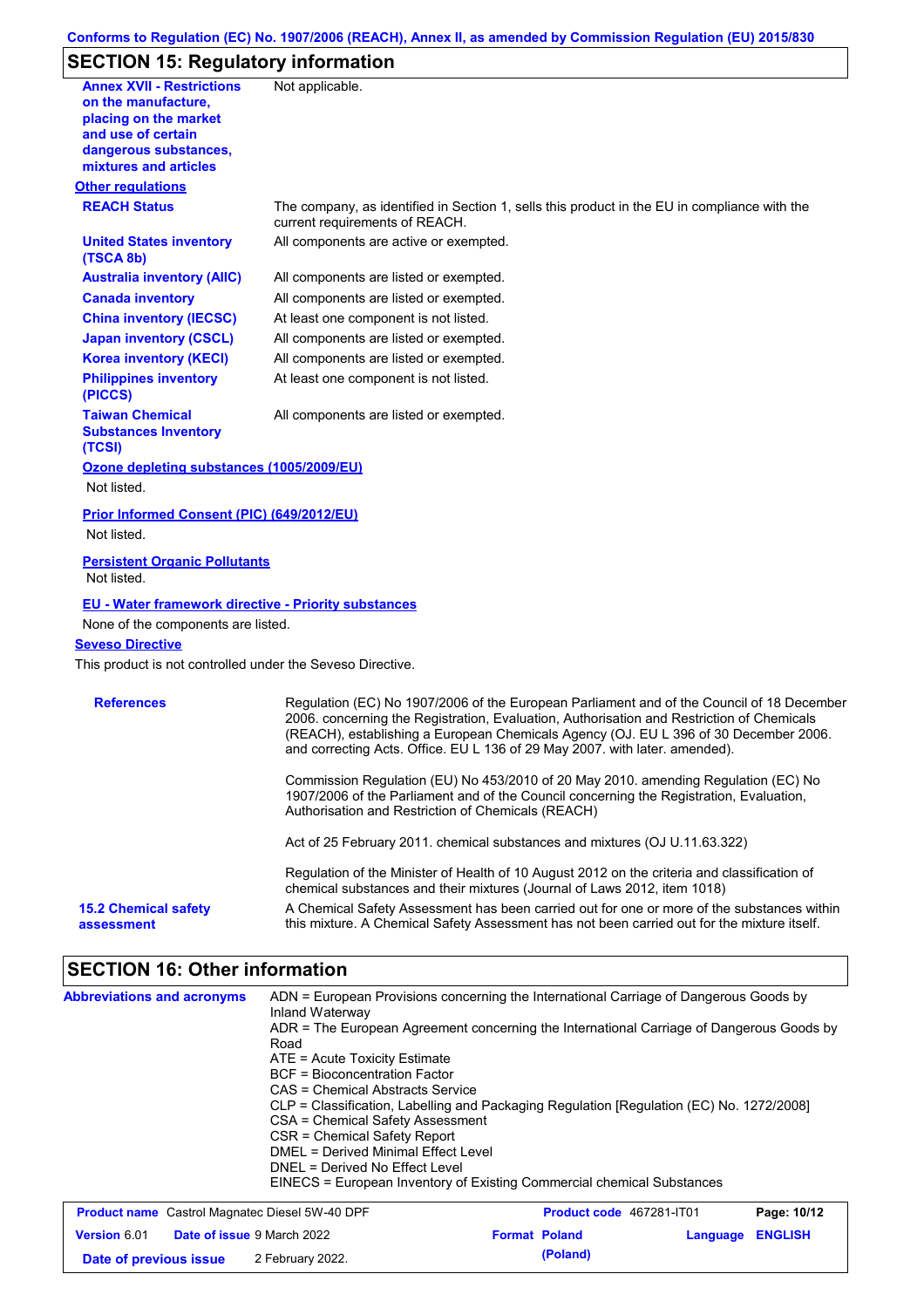# **SECTION 16: Other information**

| ES = Exposure Scenario                                                                  |
|-----------------------------------------------------------------------------------------|
| EUH statement = CLP-specific Hazard statement                                           |
| EWC = European Waste Catalogue                                                          |
| GHS = Globally Harmonized System of Classification and Labelling of Chemicals           |
| IATA = International Air Transport Association                                          |
| IBC = Intermediate Bulk Container                                                       |
| <b>IMDG</b> = International Maritime Dangerous Goods                                    |
| LogPow = logarithm of the octanol/water partition coefficient                           |
| MARPOL = International Convention for the Prevention of Pollution From Ships, 1973 as   |
| modified by the Protocol of 1978. ("Marpol" = marine pollution)                         |
| OECD = Organisation for Economic Co-operation and Development                           |
| PBT = Persistent, Bioaccumulative and Toxic                                             |
| <b>PNEC</b> = Predicted No Effect Concentration                                         |
| REACH = Registration, Evaluation, Authorisation and Restriction of Chemicals Regulation |
| [Regulation (EC) No. 1907/2006]                                                         |
| RID = The Regulations concerning the International Carriage of Dangerous Goods by Rail  |
| <b>RRN = REACH Registration Number</b>                                                  |
| SADT = Self-Accelerating Decomposition Temperature                                      |
| SVHC = Substances of Very High Concern                                                  |
| STOT-RE = Specific Target Organ Toxicity - Repeated Exposure                            |
| STOT-SE = Specific Target Organ Toxicity - Single Exposure                              |
| TWA = Time weighted average                                                             |
| UN = United Nations                                                                     |
| $UVCB = Complex\;hydrocarbon\; substance$                                               |
| VOC = Volatile Organic Compound                                                         |
| vPvB = Very Persistent and Very Bioaccumulative                                         |
| Varies = may contain one or more of the following 64741-88-4 / RRN 01-2119488706-23,    |
| 64741-89-5 / RRN 01-2119487067-30, 64741-95-3 / RRN 01-2119487081-40, 64741-96-4/ RRN   |
| 01-2119483621-38, 64742-01-4 / RRN 01-2119488707-21, 64742-44-5 / RRN                   |
| 01-2119985177-24, 64742-45-6, 64742-52-5 / RRN 01-2119467170-45, 64742-53-6 / RRN       |
| 01-2119480375-34, 64742-54-7 / RRN 01-2119484627-25, 64742-55-8 / RRN                   |
| 01-2119487077-29, 64742-56-9 / RRN 01-2119480132-48, 64742-57-0 / RRN                   |
| 01-2119489287-22, 64742-58-1, 64742-62-7 / RRN 01-2119480472-38, 64742-63-8,            |
| 64742-65-0 / RRN 01-2119471299-27, 64742-70-7 / RRN 01-2119487080-42, 72623-85-9 /      |
| RRN 01-2119555262-43, 72623-86-0 / RRN 01-2119474878-16, 72623-87-1 / RRN               |
| 01-2119474889-13                                                                        |

**Procedure used to derive the classification according to Regulation (EC) No. 1272/2008 [CLP/GHS]**

| <b>Classification</b>                                                           |                                                                                                                                | <b>Justification</b>                                                                                                                                                                                                                                                                                                                                                                                                                              |  |  |
|---------------------------------------------------------------------------------|--------------------------------------------------------------------------------------------------------------------------------|---------------------------------------------------------------------------------------------------------------------------------------------------------------------------------------------------------------------------------------------------------------------------------------------------------------------------------------------------------------------------------------------------------------------------------------------------|--|--|
| Not classified.                                                                 |                                                                                                                                |                                                                                                                                                                                                                                                                                                                                                                                                                                                   |  |  |
| <b>Full text of abbreviated H</b><br><b>statements</b>                          | H302<br>H304<br>H314<br>H317<br>H318<br>H334<br>H372<br>H413<br><b>EUH071</b>                                                  | Harmful if swallowed.<br>May be fatal if swallowed and enters airways.<br>Causes severe skin burns and eye damage.<br>May cause an allergic skin reaction.<br>Causes serious eye damage.<br>May cause allergy or asthma symptoms or breathing difficulties if<br>inhaled.<br>Causes damage to organs through prolonged or repeated<br>exposure.<br>May cause long lasting harmful effects to aquatic life.<br>Corrosive to the respiratory tract. |  |  |
| <b>Full text of classifications</b><br><b>[CLP/GHS]</b>                         | Acute Tox, 4<br>Aquatic Chronic 4<br>Asp. Tox. 1<br>Eye Dam. 1<br>Resp. Sens. 1<br>Skin Corr. 1B<br>Skin Sens, 1A<br>STOT RE 1 | <b>ACUTE TOXICITY - Category 4</b><br>LONG-TERM (CHRONIC) AQUATIC HAZARD - Category 4<br><b>ASPIRATION HAZARD - Category 1</b><br>SERIOUS EYE DAMAGE/EYE IRRITATION - Category 1<br><b>RESPIRATORY SENSITISATION - Category 1</b><br>SKIN CORROSION/IRRITATION - Category 1B<br>SKIN SENSITISATION - Category 1A<br>SPECIFIC TARGET ORGAN TOXICITY - REPEATED<br><b>EXPOSURE - Category 1</b>                                                     |  |  |
| <b>History</b>                                                                  |                                                                                                                                |                                                                                                                                                                                                                                                                                                                                                                                                                                                   |  |  |
| Date of issue/Date of<br>revision                                               | 09/03/2022.                                                                                                                    |                                                                                                                                                                                                                                                                                                                                                                                                                                                   |  |  |
| Date of previous issue                                                          | 02/02/2022.                                                                                                                    |                                                                                                                                                                                                                                                                                                                                                                                                                                                   |  |  |
| <b>Prepared by</b>                                                              | <b>Product Stewardship</b>                                                                                                     |                                                                                                                                                                                                                                                                                                                                                                                                                                                   |  |  |
| $\nabla$ Indicates information that has changed from previously issued version. |                                                                                                                                |                                                                                                                                                                                                                                                                                                                                                                                                                                                   |  |  |
| Madian da sanadas                                                               |                                                                                                                                |                                                                                                                                                                                                                                                                                                                                                                                                                                                   |  |  |

**Notice to reader**

| <b>Product name</b> Castrol Magnatec Diesel 5W-40 DPF |  |                                   | <b>Product code</b> 467281-IT01 | Page: 11/12          |                         |  |
|-------------------------------------------------------|--|-----------------------------------|---------------------------------|----------------------|-------------------------|--|
| <b>Version 6.01</b>                                   |  | <b>Date of issue 9 March 2022</b> |                                 | <b>Format Poland</b> | <b>Language ENGLISH</b> |  |
| Date of previous issue                                |  | 2 February 2022.                  |                                 | (Poland)             |                         |  |